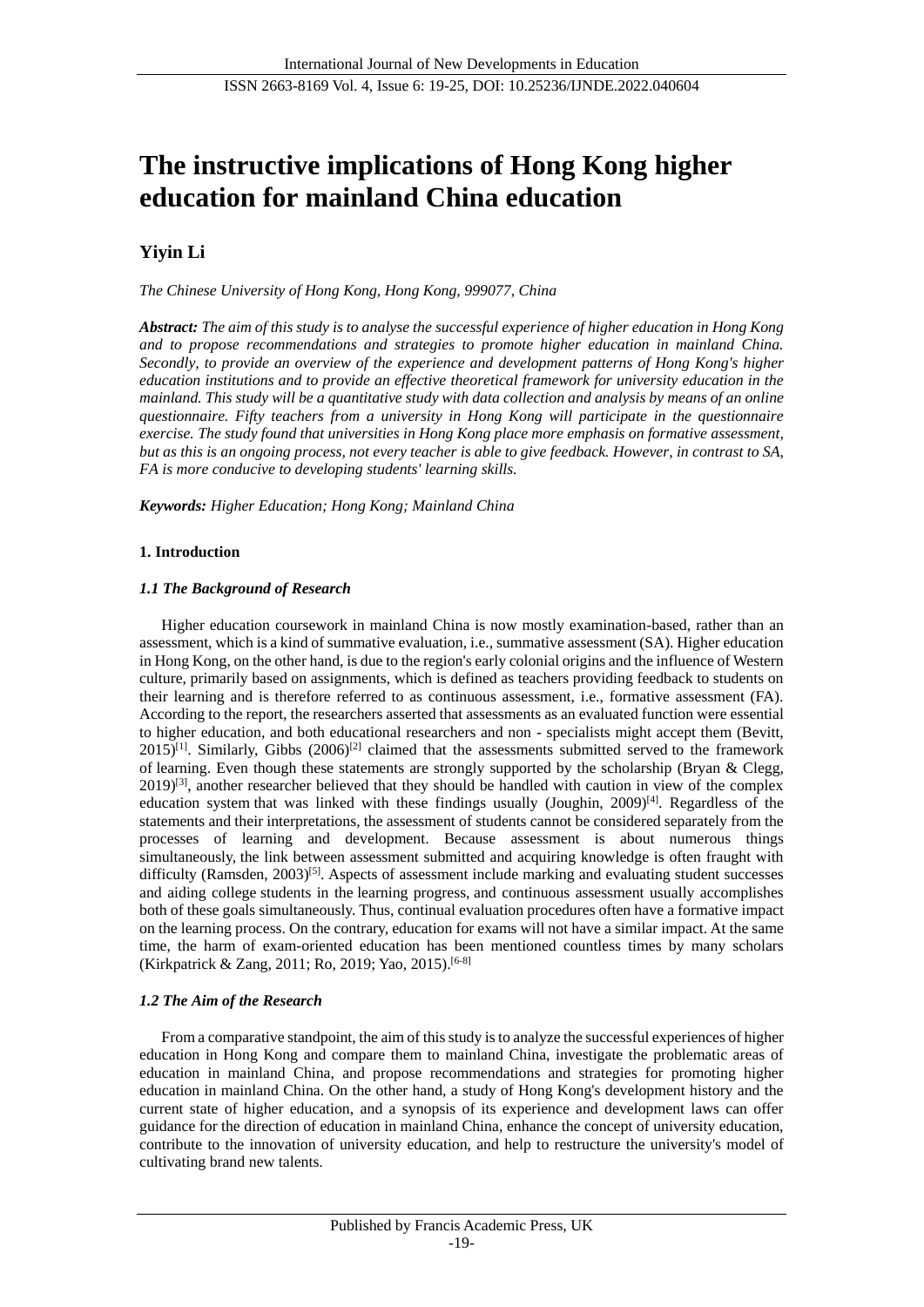#### *1.3 Research Significance*

The report would have implications for the reform of higher education models on both theoretical and practical aspects. According to theoretical considerations, the majority of current research focuses on the direct and indirect negative effects of teaching to the test on students, while only a small amount of research has been conducted on how continuous assessment could contribute to student learning success and the challenges that may be encountered in the future. Thus, using complex systems theory to study Hong Kong's higher education structure, could fill in gaps in existing theories of higher education assessment and facilitate the development of complex systems theory as a field of study. In the significance of the practice, there is little experience to rely on in the operation of mainland higher education institutions that simply utilize grades rather than feedback from professors as the outcomes of learning, and much work is still being done in that area of research. Hence, a more in-depth and thorough examination of higher education in Hong Kong would surely provide significant insights that would be applied to the actual process of constructing the mainland's higher education system, therefore improving the quality of education in higher education institutions. Based on the research focus mentioned above, the questions for this paper are set as follows:

(1) How is the information available concerning continuous assessment and examination-based evaluation of student learning in the educational literature?

(2) What factors contribute to a positive learning attitude in the classroom?

(3) What are the quality control requirements that professors of higher education must adhere to in order to provide an evaluation of high quality to students?

#### **2. Literature Review**

It is difficult to draw a difference between formative versus summative evaluation in education (Morris et al.,  $2021$ <sup>[9]</sup>. There is a significant distinction between these two sorts of evaluation in that both are not only employed at different times but also have different purposes and have different effects on students' progress (Salas Vicente et al., 2021)<sup>[10]</sup>. The design of certain measures in higher education is always to be both formative and summative in nature (Adarkwah, 2021). Formative assessment activities are those that offer feedback to students in order for them to learn from their mistakes and improve their performance (Adarkwah, 2021)<sup>[11]</sup>. Furthermore, since a grade is granted and it adds to the final outcomes of the coursework, the examination serves as a summative function task for the course (Koenka,  $2022$ )<sup>[12]</sup>. Each of the several goals of evaluation overlaps with another or, at times, is in direct conflict with another. Providing a cogent theory of FA and feedback, Sadler (1998) had contributed to the field of education[13]. Nevertheless, neither summative assessment nor its link with formative assessment is directly discussed or clarified in his research: there is not any mention to summative assessment clearly address or define the relationship between the two types of education forms. Today, summative evaluation has come to reflect all of the negative social elements of a student's life (Darr et al., 2021). [14]

Moreover, the findings indicated that Hong Kong's tertiary institutions were placing more emphasis on students' academic aptitude rather than simply standardised exam scores and that students would achieve stronger academic performance after they begin their studies in the city (Wong,  $2022$ )<sup>[15]</sup>. The students from universities, according to Yan & Brown  $(2021)$ , benefit from continuous assessment procedures because they were encouraged to learn on a continuing basis<sup>[16]</sup>. In a similar vein, Hounsell (2021) believed that continuous assessment allowed for the giving of feedback and support on college students' progress in their coursework<sup>[17]</sup>. Although another research expressed concern about the widespread usage of continuous assessment with a graded purpose, they do so because they believe it may reduce the effectiveness of feedback (Sambell et al., 2007). [18]

#### **3. Methodology**

This study will use quantitative research, with data collection and analysis by means of an online questionnaire. In order to ensure the professionalism of the questionnaire, it will be designed by directly quoting or adapting past researchers' reports.

An education department of a university in HK, engaged in the survey, and the attendees were educators in the department. The educational teachers were chosen for this role considering they sit at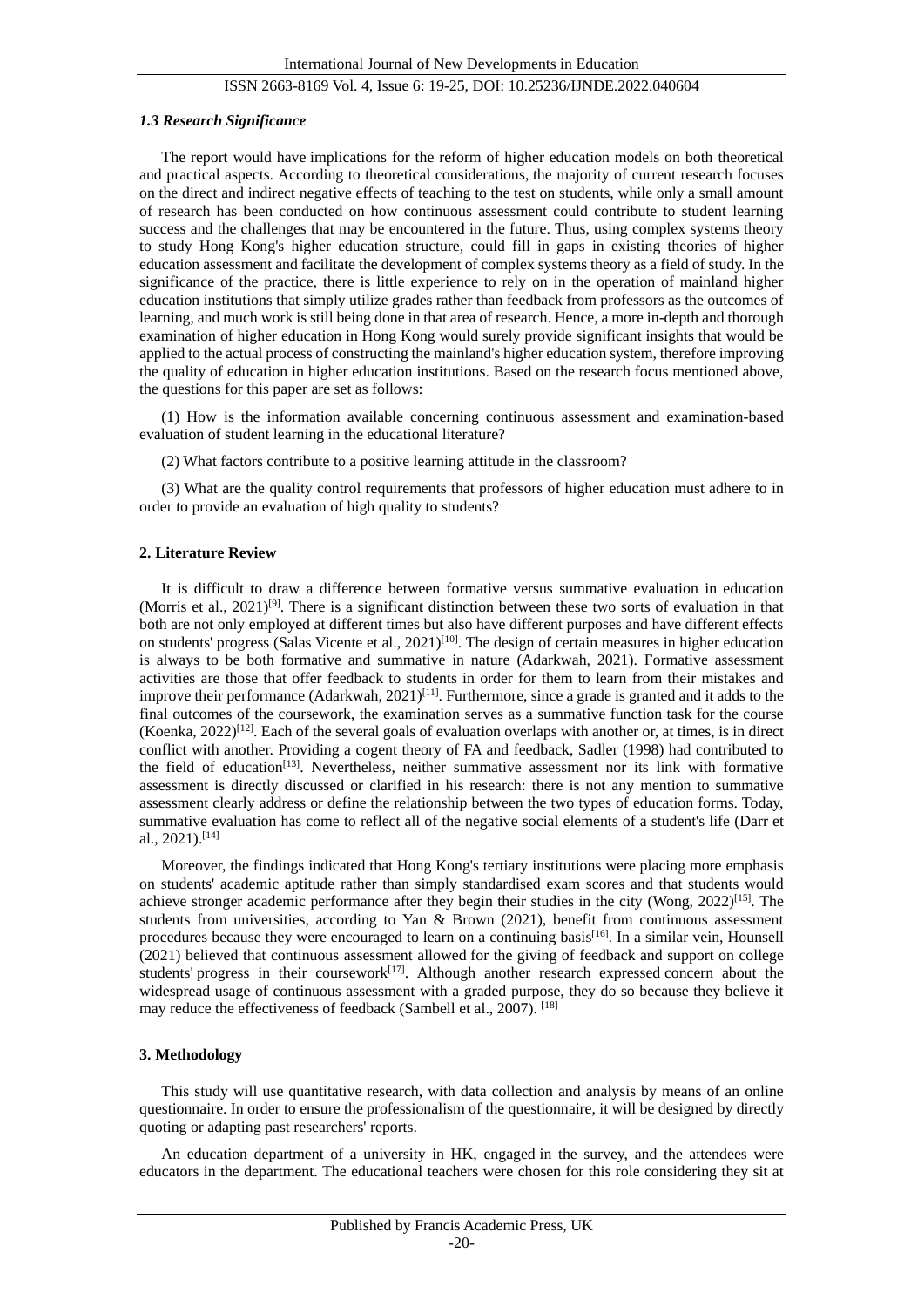the crossroads of higher education and the compulsory domain. In order to optimize data collection, data was gathered at the weekend. This is referred to as opportunity sampling. Fifty lecturers were given a questionnaire with 20 items (see Appendix), which they completed. The survey was completed prior to the investigator's briefing in order to guarantee that the circumstances were equal. Fifty surveys were distributed, completed, and returned to the sender on the same day. Teachers did not still provide comprehensive responses to all of the questions. While it was necessary to compute the proportion out of 50 to ensure more accuracy in presenting the results, the numbers (in brackets) represent the number of replies to each question, which was done in order to improve the overall accuracy of the findings report.

# **4. Result**

#### *4.1 Task examples used in summative assessment*

The keywords or notions 'exam/test' was used by 50 per cent (25/50) of those who responded. 28% (14/50) responded with the phrase "finish essay/assignment." As a result, 78% of respondents reported seeing a summative assessment activity that matched the definition that included the words 'end' or 'ultimate.' 18% (9/50) of those surveyed said it was connected to the latest legal tests. As a result, the examples were consistent in almost 82 per cent (41/50) of the replies, indicating that the examples were consistent.

#### *4.2 Task examples used in formative assessment*

The notion of formative assessment was likewise universally agreed upon by all participants. 86% (43/50) of lecturers used the words 'progressive' and/or 'for training' in their descriptions. The linguistic connotation of formative evaluation is also emphasized in the concept of formative assessment. On the other hand, 30% (15/50) of those polled indicated 'feedback.' A total of 40 per cent (20/50) employed the terms or concepts of 'interacting, questioning, conversation, elicitation,' among other things. 11% (11/49) of respondents used the words 'thesis, course work, and homework.' Work and feedback are mentioned by 16 per cent (8/50) of those polled. The rate of 18 (9/50) of the samples was challenging to categorize.

#### *4.3 Students are provided with details on formative assessment activities.*

As Table 1 shows, teachers inform students that their course is formative assessment and clarify what formative assessment is and how it works are 72% and 66% respectively. More teachers made effort to mark (72%) than grade (40%), as well as the functions of FA, are linked to SA, the rate is 80%.

| Questions<br>$1-5$ | 1. Inform learners that<br>their course is<br>Formative Assessment. | 2. Clarify what                   |                 | 4. FA is  | $5.$ The      |
|--------------------|---------------------------------------------------------------------|-----------------------------------|-----------------|-----------|---------------|
|                    |                                                                     | Formative                         | 3. FA is making | making    | functions of  |
|                    |                                                                     | Assessment is and effort to mark. |                 | effort to | FA are linked |
|                    |                                                                     | how it works.                     |                 | grade.    | to SA.        |
| Agree              | 72%                                                                 | 66%                               | 72%             | 40%       | 80%           |
|                    | (36/50)                                                             | (33/50)                           | (36/50)         | (20/50)   | (40/50)       |
| Disagree           | 28%                                                                 | 34%                               | 28%             | 60        | 20%           |
|                    | (14/50)                                                             | (17/50)                           | (14/50)         | (30/50)   | (10/50)       |

*Table 1: Formative Assessment Survey Results*

#### *4.4 It is vital to us as lectures to understand the theory*

All of the teachers in university agreed with the theory is vital to them.

*Table 2: Theoretical Cognition Survey Results*

| <b>Ouestion</b> | 6. It is vital to us as lectures to understand the<br>theory. |  |  |
|-----------------|---------------------------------------------------------------|--|--|
|                 |                                                               |  |  |
|                 | 100\%                                                         |  |  |
| Agree           | (50/50)                                                       |  |  |
| Disagree        |                                                               |  |  |
|                 |                                                               |  |  |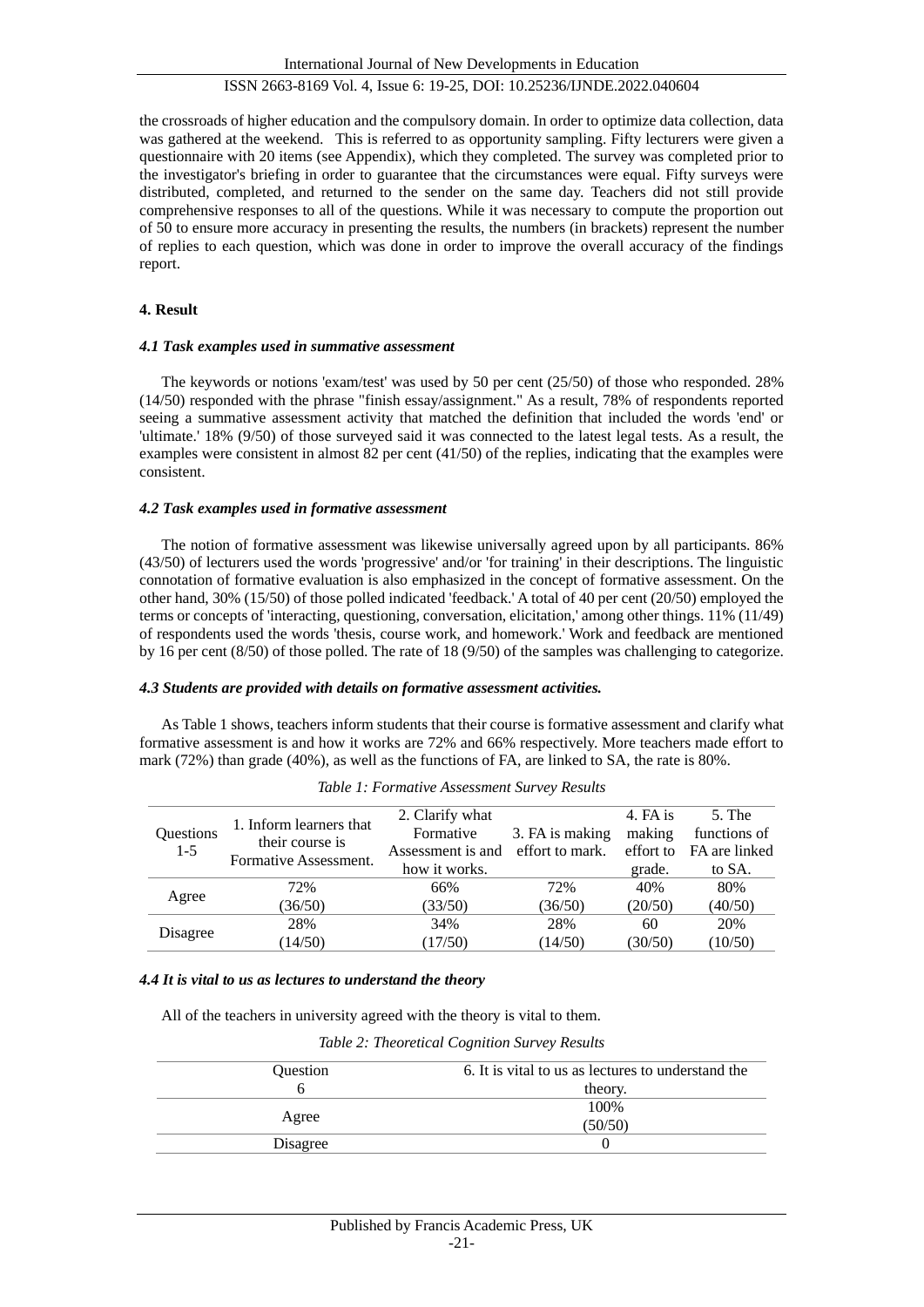#### *4.5 SA and FA evaluate outcomes and/or process*

According to Table 4.3, university teachers believe that summative assessment is more concerned with outcomes (100%) than with process (60%). Conversely, formative assessment is more concerned with the process (88%) than the outcome (72%).

| <b>Ouestions</b> | 7. SA evaluates | 8. SA evaluates | 9. FA evaluates | 10. FA evaluates |
|------------------|-----------------|-----------------|-----------------|------------------|
| $7-10$           | outcome         | process         | outcome         | process          |
|                  | 100%            | 60%             | 72%             | 88%              |
| Agree            | (50/50)         | (30/50)         | (36/50)         | (44/50)          |
|                  |                 | 40%             | 28%             | 12%              |
| Disagree         |                 | (20/50)         | (14/50)         | (6/50)           |

*Table 3: Comparison of process and results of SA and FA*

#### *4.6 SA and FA determine for score and/or for performance*

As shown in Table 4.4, respondents generally felt that SA functioned as an affirmation of marks (86%), but 76% also felt that it was also a way of determining students' academic performance. Secondly, less than 50% of those responding thought that FA had the function of determining marks, compared to 54% who disagreed with this view. However, over 90% believed that FA was an endorsement of academic performance.

*Table 4: Comparison of scores for SA and FA*

|           |                  | 12. SA      |                  | 14. FA      |
|-----------|------------------|-------------|------------------|-------------|
| Questions | 11. SA           | determines  | 13. FA           | determines  |
| $11 - 14$ | determines score | learning    | determines score | learning    |
|           |                  | performance |                  | performance |
| Agree     | 86%              | 76%         | 46%              | 92%         |
|           | (43/50)          | (38/50)     | (23/50)          | (46/50)     |
| Disagree  | 14%              | 24%         | 54%              | 8%          |
|           | (7/50)           | (12/50)     | (27/50)          | (4/50)      |

## *4.7 SA and FA support the helpful feedback*

As can be seen from Table 4.5, the percentage of those who think SA provides effective feedback is 80 per cent, while the percentage of those who think FA provides useful learning feedback is 94 per cent.

*Table 5: Comparison of learning feedback between SA and FA*

| Questions | 15.SA supports the helpful | 16. FA supports helpful<br>feedback |  |
|-----------|----------------------------|-------------------------------------|--|
| $15-16$   | feedback                   |                                     |  |
|           | 80%                        | 94%                                 |  |
| Agree     | (40/50)                    | (47/50)                             |  |
|           | 20%                        | 6%                                  |  |
| Disagree  | (10/50)                    | (3/50)                              |  |

#### *4.8 Students comprehend and concentrate on SA/FA*

University students' knowledge of SA and FA was 76 per cent and 62 per cent, respectively, according to the data shown in Table 4.6. University students' attention was divided between SA and FA, with FA receiving around 34% of the focus and SA receiving 2.5 times more attention than FA.

| Ouestions<br>$17-20$ | 17. Students<br>comprehend SA | 18. Students<br>concentrate on<br>SА | 19. Students<br>comprehend FA | 20. Students<br>concentrate on<br>FA |
|----------------------|-------------------------------|--------------------------------------|-------------------------------|--------------------------------------|
|                      | 76%                           | 86%                                  | 62%                           | 34%                                  |
| Agree                | (38/50)                       | (43/50)                              | (31/50)                       | (17/50)                              |
|                      | 24%                           | 14%                                  | 38%                           | 64%                                  |
| Disagree             | 12/50                         | 7/50                                 | (19/50)                       | (33/50)                              |

*Table 6: Comparison of student concerns in SA and FA*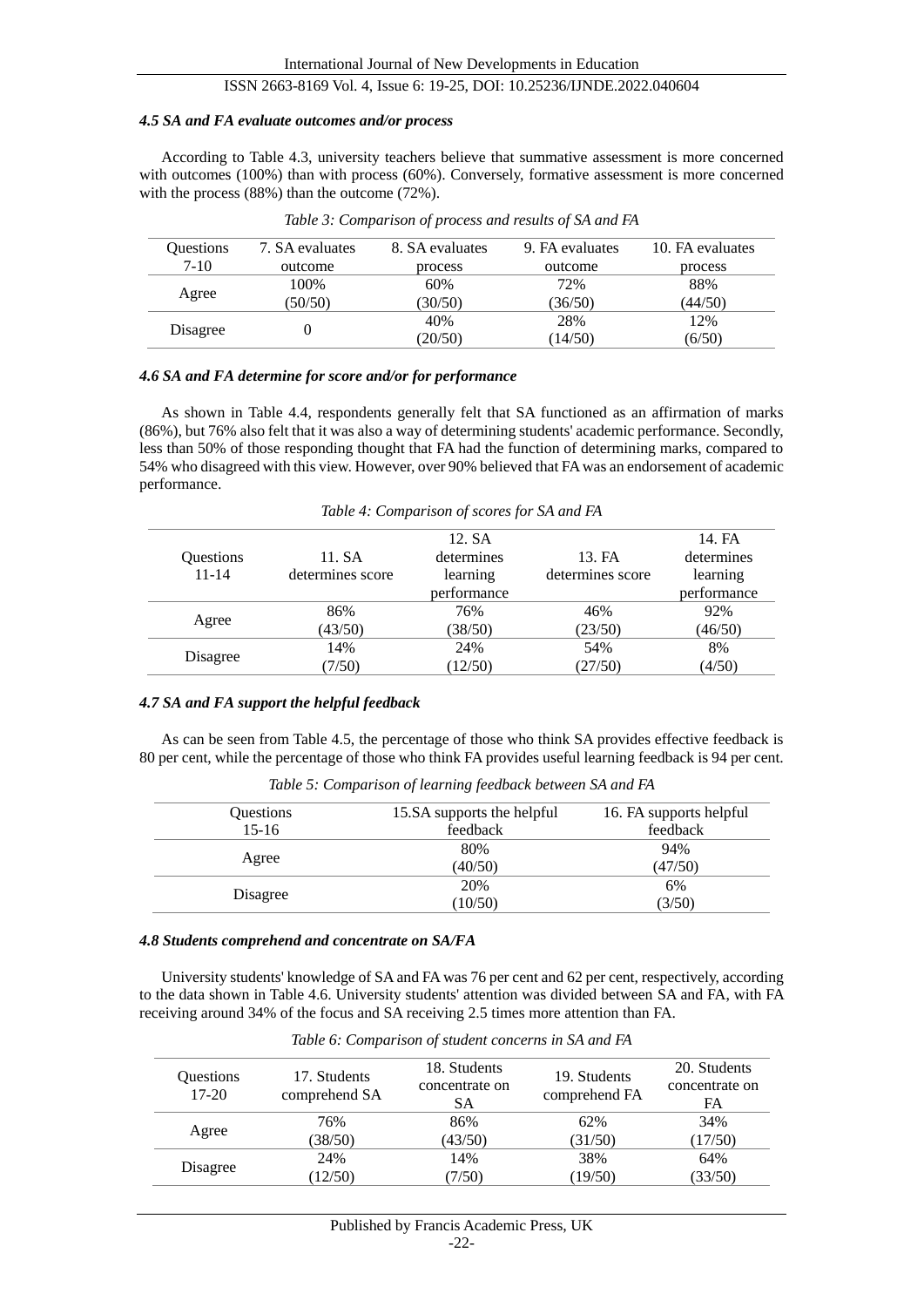#### **5. Discussion**

It is clear from the analysis that only half of the population perceived summative assessments to be related to examinations and tests, so this does not mean that the examination-based model of education has been completely abandoned in the Hong Kong higher education system. However, it is worth noting that close to 80% of the respondent cohort perceived summative activities to be associated with words such as an end and final, suggesting that whether summative assessment, whether in the form of examinations or otherwise, presents results those students cannot change. It is remarkable that only 30% of the definitions of formative assessment include the word "feedback," given that it is a crucial component of the definition. Another peculiarity is that it is challenging to understand how lecturers might see formative evaluation as either for developing or for learning when 'feedback' is still not supplied. Second, close to 90% of respondents believe that continuous assessment is associated with 'progressive', which is the same as what Yan & Brown has mentioned in past research, formative assessment is a method of continuously encouraging students to learn.

Secondly, most teachers choose to inform students that their course is a formative assessment and how formative assessment works, which will save students from stressing over exam grades. When asked to perform things new, lecturers desired to be reminded of the theory behind it, which is why formative assessment is so important in education. It is clear from Tables 3-5 that SA does focus more on outcomes and grades, whereas FA focuses on the learning process and student performance, and more importantly, FA provides more useful feedback on student learning, whereas SA does not. Unfortunately, it is difficult to gain the attention of students as FA does not have the pressure of grades and exams.

#### **6. Implications**

A survey of lecturers in Hong Kong universities shows that influenced by Western culture, the education model in Hong Kong is more concerned with the individual development of students and the enhancement of their creative abilities, rather than measuring them by standardized answers. The concept of exam-based teaching in higher education has been abandoned in favour of improving students' ability to think independently and practically, rather than looking for a standardised answer for the sake of the final exam result. Through continuous assessment, university students can better understand themselves and form a positive interaction with their future career needs. All the above models of education in HK's universities are worthy examples for mainland universities to follow. However, as FA does not gain a high level of attention from students, HK's universities also add some summative tests as appropriate to ensure that students pay attention to the task at hand.

# **7. Conclusion**

As a consequence of the fact that this is limited research of just 50 professors at a single university, readers should remember that the findings cannot be generalized; nonetheless, they may be utilized to highlight the situation. For higher education area that desires to learn better via formative assessment, the present framework of assessment is available, as the theory requires teachers to provide feedback during the teaching process if a formative assessment is required. On the good side, the statistics reveal that instructors make substantial use of formative evaluation, mostly in the university but also in a few instances in the form of summative testing. This demonstrates a demonstrated commitment to promoting assessment in order to assist learning. However, despite the fact that the research was conducted in a particularly unique situation, the results are regarded to be applicable to various scenarios in higher education. A learning-oriented method to assessment should be an important element of any reputed university nowadays age when assets for universities to engage students in learning are limited. Any suggestion in favour of improving the student teaching-learning process might include the supply of such a method like an integral part of any degree program.

#### **8. Appendix**

#### **QUESTIONNAIRE**

If you implement a formative assessment to the students, you should answer the questions of the following and choose to agree/disagree:

Is it your intention to inform students that this would be a FA?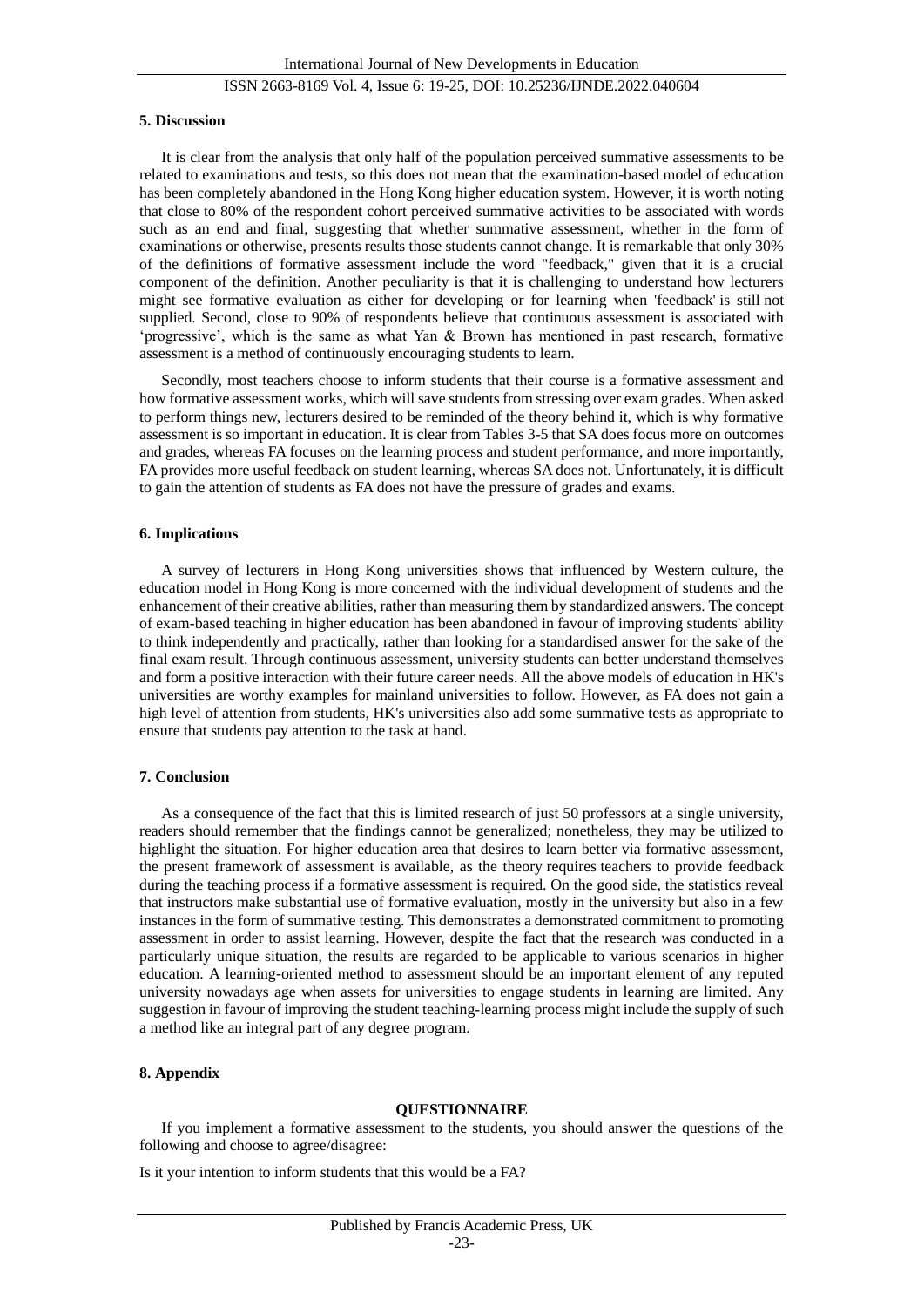Do you elaborate on how it would be a formative experience?

Does formative assessment make effort to the mark?

Does formative assessment make effort to the grade?

Is there a relationship between formative and summative work?

Is it vital to us as lectures to understand the theory?

SA evaluates outcomes.

SA evaluates a process.

FA evaluates outcomes.

FA evaluates a process.

SA determines a score.

SA determines performance.

FA determines a score.

FA determines performance.

SA supports the helpful feedback.

FA supports the helpful feedback.

Students comprehend SA.

Students concentrate on SA

Students comprehend FA.

Students concentrate on FA

#### **References**

*[1] Bevitt, S. (2015, 2015/01/02). Assessment innovation and student experience: a new assessment challenge and call for a multi-perspective approach to assessment research. Assessment & Evaluation in Higher Education, 40(1), 103-119.<https://doi.org/10.1080/02602938.2014.890170>*

*[2] Gibbs, G. (2006). How assessment frames student learning. Innovative assessment in higher education, 23.*

*[3] Bryan, C., & Clegg, K. (2019). Innovative assessment in higher education: A handbook for academic practitioners. Routledge.*

*[4] Joughin, G. (2009). Assessment, Learning and Judgement in Higher Education: A Critical Review. In G. Joughin (Ed.), Assessment, Learning and Judgement in Higher Education (pp. 1-15). Springer Netherlands[. https://doi.org/10.1007/978-1-4020-8905-3\\_2](https://doi.org/10.1007/978-1-4020-8905-3_2)*

*[5] Ramsden, P. (2003). Learning to teach in higher education. Routledge.* 

*[6] Kirkpatrick, R., & Zang, Y. (2011, 2011/10/15). The Negative Influences of Exam-Oriented Education on Chinese High School Students: Backwash from Classroom to Child. Language Testing in Asia, 1(3), 36.<https://doi.org/10.1186/2229-0443-1-3-36>*

*[7] Ro, J. (2019, 2019/01/01). Learning to teach in the era of test-based accountability: a review of research. Professional Development in Education, 45(1), 87-101. https://doi.org/10.1080/1941 5257.2018.1514525*

*[8] Yao, L. (2015). A Butterfly Effect in Universities: From Pursuing the Rate of Attending Exams for Entrance to Graduate Education to Overflow of Exam-oriented Education. Shanghai Journal of Educational Evaluation, 43-47.*

*[9] Morris, R., Perry, T., & Wardle, L. (2021). Formative assessment and feedback for learning in higher education: A systematic review. Review of Education, 9(3), e3292. https://doi.org/https://doi. org/10.1002/rev3.3292*

*[10] Salas Vicente, F., Escuder, Á. V., Pérez Puig, M. Á., & Segovia López, F. (2021). Effect on Procrastination and Learning of Mistakes in the Design of the Formative and Summative Assessments: A Case Study. Education Sciences, 11(8), 428.<https://www.mdpi.com/2227-7102/11/8/428>*

*[11] Adarkwah, M. A. (2021, 2021/03/09). The power of assessment feedback in teaching and learning: a narrative review and synthesis of the literature. SN Social Sciences, 1(3), 75.*